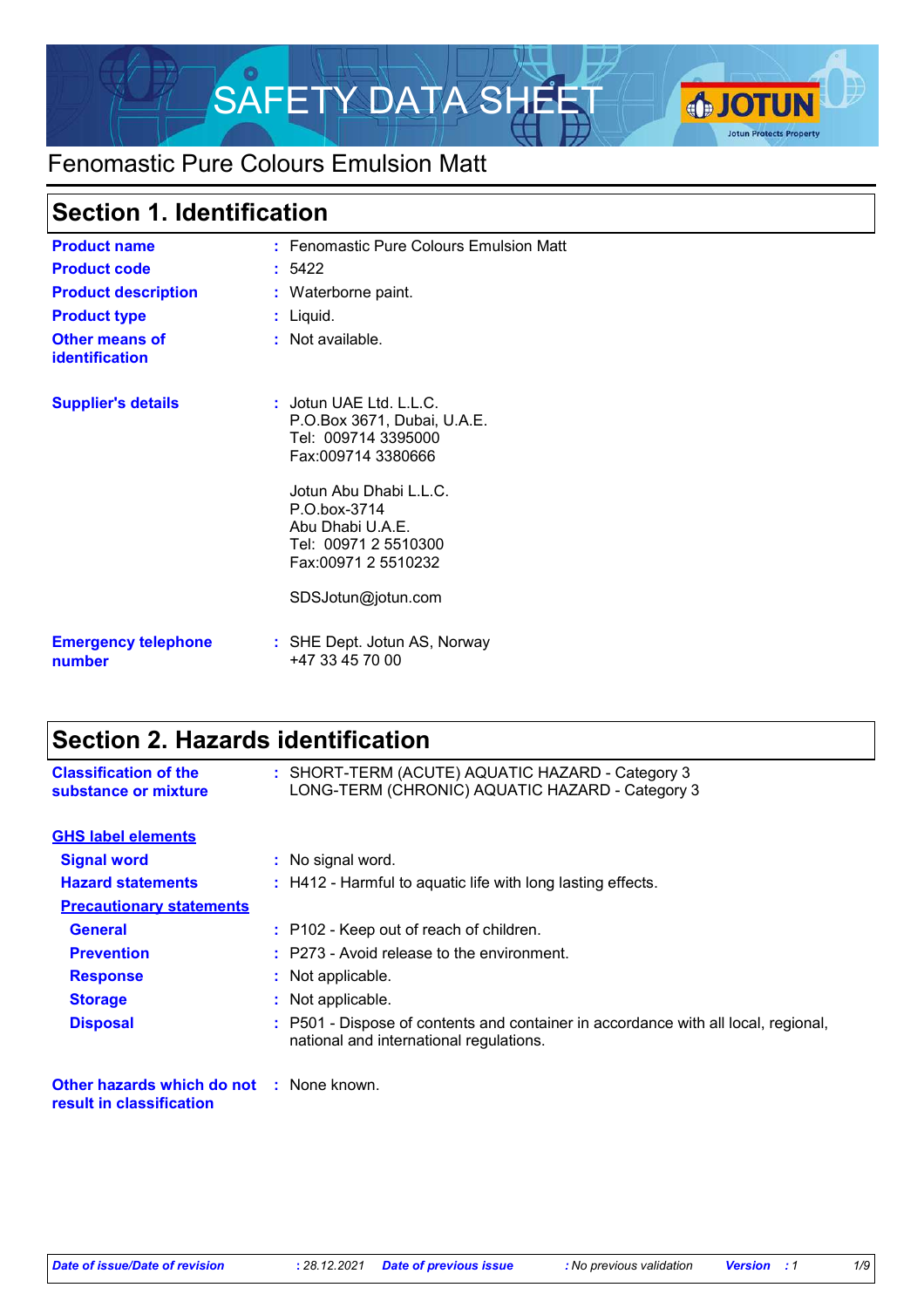# **Section 3. Composition/information on ingredients**

## **Other means of identification Substance/mixture**

**:** Mixture

**:** Not available.

## **CAS number/other identifiers**

| <b>CAS</b> number   | : Not applicable. |
|---------------------|-------------------|
| <b>EC</b> number    | : Mixture.        |
| <b>Product code</b> | : 5422            |

| Ingredient name                               | $\frac{9}{6}$ | <b>CAS number</b> |
|-----------------------------------------------|---------------|-------------------|
| Alcohols, C16-18 and C18-unsatd., ethoxylated | ≤0.3          | 68920-66-1        |
| C(M) T/MIT (3:1)                              | < 0.003       | 55965-84-9        |

**There are no additional ingredients present which, within the current knowledge of the supplier and in the concentrations applicable, are classified as hazardous to health or the environment and hence require reporting in this section.**

**Occupational exposure limits, if available, are listed in Section 8.**

## **Section 4. First aid measures**

| <b>Description of necessary first aid measures</b> |                                                                                                                                                                                                                                                                                                                                                                                                                                                                                                                                                                                                                                                                                                                                                                                                                              |
|----------------------------------------------------|------------------------------------------------------------------------------------------------------------------------------------------------------------------------------------------------------------------------------------------------------------------------------------------------------------------------------------------------------------------------------------------------------------------------------------------------------------------------------------------------------------------------------------------------------------------------------------------------------------------------------------------------------------------------------------------------------------------------------------------------------------------------------------------------------------------------------|
| Eye contact                                        | : Immediately flush eyes with plenty of water, occasionally lifting the upper and lower<br>eyelids. Check for and remove any contact lenses. Continue to rinse for at least 10<br>minutes. Get medical attention if irritation occurs.                                                                                                                                                                                                                                                                                                                                                                                                                                                                                                                                                                                       |
| <b>Inhalation</b>                                  | : Remove victim to fresh air and keep at rest in a position comfortable for breathing.<br>If not breathing, if breathing is irregular or if respiratory arrest occurs, provide<br>artificial respiration or oxygen by trained personnel. It may be dangerous to the<br>person providing aid to give mouth-to-mouth resuscitation. Get medical attention if<br>adverse health effects persist or are severe. If unconscious, place in recovery<br>position and get medical attention immediately. Maintain an open airway. Loosen<br>tight clothing such as a collar, tie, belt or waistband.                                                                                                                                                                                                                                 |
| <b>Skin contact</b>                                | : Flush contaminated skin with plenty of water. Remove contaminated clothing and<br>shoes. Get medical attention if symptoms occur. Wash clothing before reuse.<br>Clean shoes thoroughly before reuse.                                                                                                                                                                                                                                                                                                                                                                                                                                                                                                                                                                                                                      |
| <b>Ingestion</b>                                   | : Wash out mouth with water. Remove dentures if any. Remove victim to fresh air<br>and keep at rest in a position comfortable for breathing. If material has been<br>swallowed and the exposed person is conscious, give small quantities of water to<br>drink. Stop if the exposed person feels sick as vomiting may be dangerous. Do not<br>induce vomiting unless directed to do so by medical personnel. If vomiting occurs,<br>the head should be kept low so that vomit does not enter the lungs. Get medical<br>attention if adverse health effects persist or are severe. Never give anything by<br>mouth to an unconscious person. If unconscious, place in recovery position and get<br>medical attention immediately. Maintain an open airway. Loosen tight clothing such<br>as a collar, tie, belt or waistband. |

## **Most important symptoms/effects, acute and delayed**

| <b>Potential acute health effects</b> |                                                     |
|---------------------------------------|-----------------------------------------------------|
| <b>Eye contact</b>                    | : No known significant effects or critical hazards. |
| <b>Inhalation</b>                     | : No known significant effects or critical hazards. |
| <b>Skin contact</b>                   | : No known significant effects or critical hazards. |
| <b>Ingestion</b>                      | : No known significant effects or critical hazards. |
| <b>Over-exposure signs/symptoms</b>   |                                                     |
| <b>Eye contact</b>                    | : No specific data.                                 |
| <b>Inhalation</b>                     | : No specific data.                                 |
| <b>Skin contact</b>                   | : No specific data.                                 |
| <b>Ingestion</b>                      | : No specific data.                                 |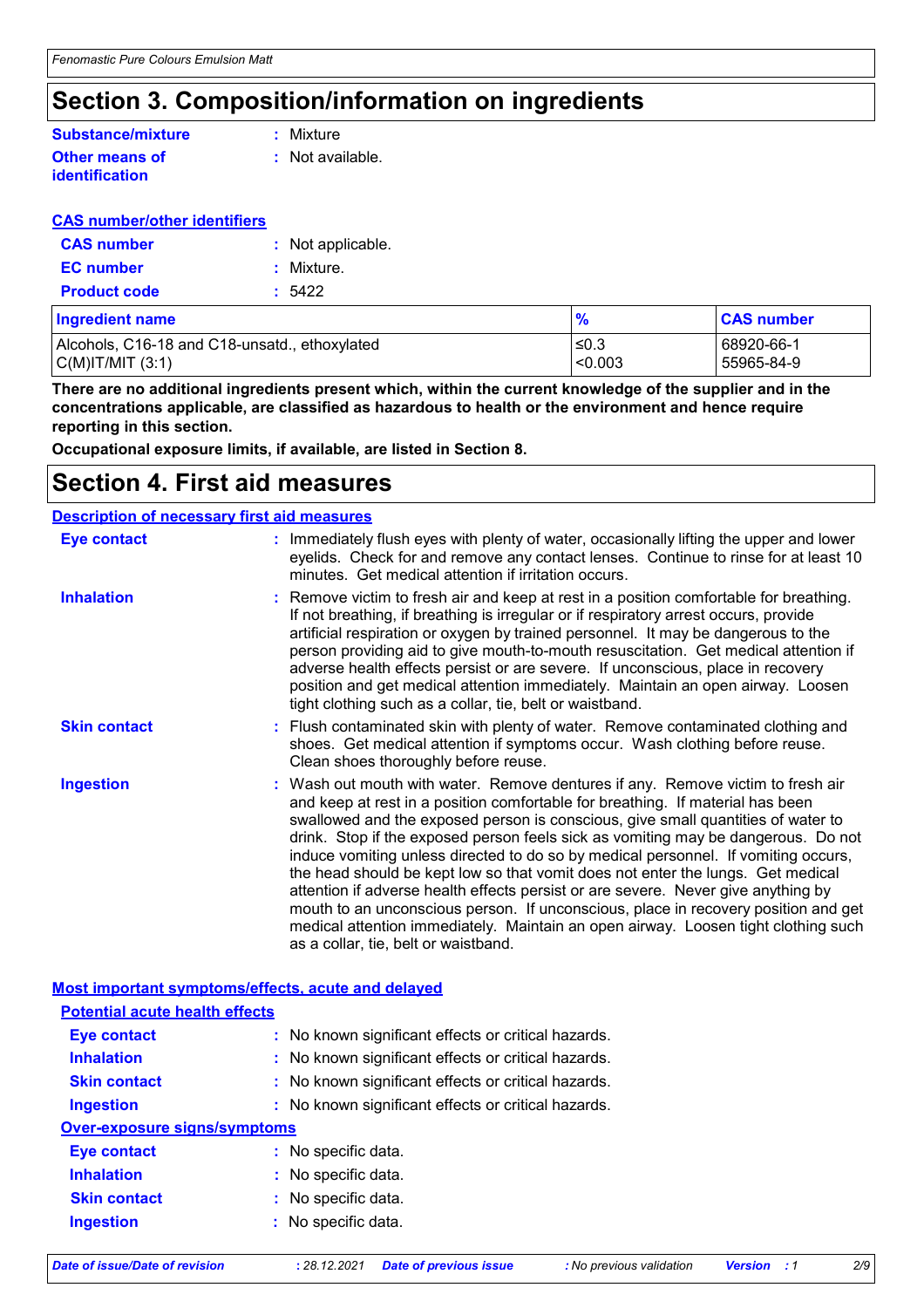# **Section 4. First aid measures**

|                                   | Indication of immediate medical attention and special treatment needed, if necessary                                                                                          |
|-----------------------------------|-------------------------------------------------------------------------------------------------------------------------------------------------------------------------------|
| <b>Notes to physician</b>         | : Treat symptomatically. Contact poison treatment specialist immediately if large<br>quantities have been ingested or inhaled.                                                |
| <b>Specific treatments</b>        | : No specific treatment.                                                                                                                                                      |
| <b>Protection of first-aiders</b> | : No action shall be taken involving any personal risk or without suitable training. It<br>may be dangerous to the person providing aid to give mouth-to-mouth resuscitation. |

**See toxicological information (Section 11)**

## **Section 5. Firefighting measures**

| <b>Extinguishing media</b>                               |                                                                                                                                                                                                                                                                                                      |
|----------------------------------------------------------|------------------------------------------------------------------------------------------------------------------------------------------------------------------------------------------------------------------------------------------------------------------------------------------------------|
| <b>Suitable extinguishing</b><br>media                   | : Use an extinguishing agent suitable for the surrounding fire.                                                                                                                                                                                                                                      |
| <b>Unsuitable extinguishing</b><br>media                 | : None known.                                                                                                                                                                                                                                                                                        |
| <b>Specific hazards arising</b><br>from the chemical     | : In a fire or if heated, a pressure increase will occur and the container may burst.<br>This material is harmful to aquatic life with long lasting effects. Fire water<br>contaminated with this material must be contained and prevented from being<br>discharged to any waterway, sewer or drain. |
| <b>Hazardous thermal</b><br>decomposition products       | : Decomposition products may include the following materials:<br>carbon dioxide<br>carbon monoxide<br>metal oxide/oxides                                                                                                                                                                             |
| <b>Special protective actions</b><br>for fire-fighters   | : Promptly isolate the scene by removing all persons from the vicinity of the incident if<br>there is a fire. No action shall be taken involving any personal risk or without<br>suitable training.                                                                                                  |
| <b>Special protective</b><br>equipment for fire-fighters | : Fire-fighters should wear appropriate protective equipment and self-contained<br>breathing apparatus (SCBA) with a full face-piece operated in positive pressure<br>mode.                                                                                                                          |

## **Section 6. Accidental release measures**

**Personal precautions, protective equipment and emergency procedures**

| For non-emergency<br>personnel   | : No action shall be taken involving any personal risk or without suitable training.<br>Evacuate surrounding areas. Keep unnecessary and unprotected personnel from<br>entering. Do not touch or walk through spilt material. Avoid breathing vapour or<br>mist. Provide adequate ventilation. Wear appropriate respirator when ventilation is<br>inadequate. Put on appropriate personal protective equipment. |
|----------------------------------|-----------------------------------------------------------------------------------------------------------------------------------------------------------------------------------------------------------------------------------------------------------------------------------------------------------------------------------------------------------------------------------------------------------------|
| For emergency responders         | If specialised clothing is required to deal with the spillage, take note of any<br>information in Section 8 on suitable and unsuitable materials. See also the<br>information in "For non-emergency personnel".                                                                                                                                                                                                 |
| <b>Environmental precautions</b> | : Avoid dispersal of spilt material and runoff and contact with soil, waterways, drains<br>and sewers. Inform the relevant authorities if the product has caused environmental<br>pollution (sewers, waterways, soil or air). Water polluting material. May be harmful<br>to the environment if released in large quantities.                                                                                   |

#### Stop leak if without risk. Move containers from spill area. Dilute with water and mop up if water-soluble. Alternatively, or if water-insoluble, absorb with an inert dry material and place in an appropriate waste disposal container. Dispose of via a licensed waste disposal contractor. **Small spill : Methods and material for containment and cleaning up**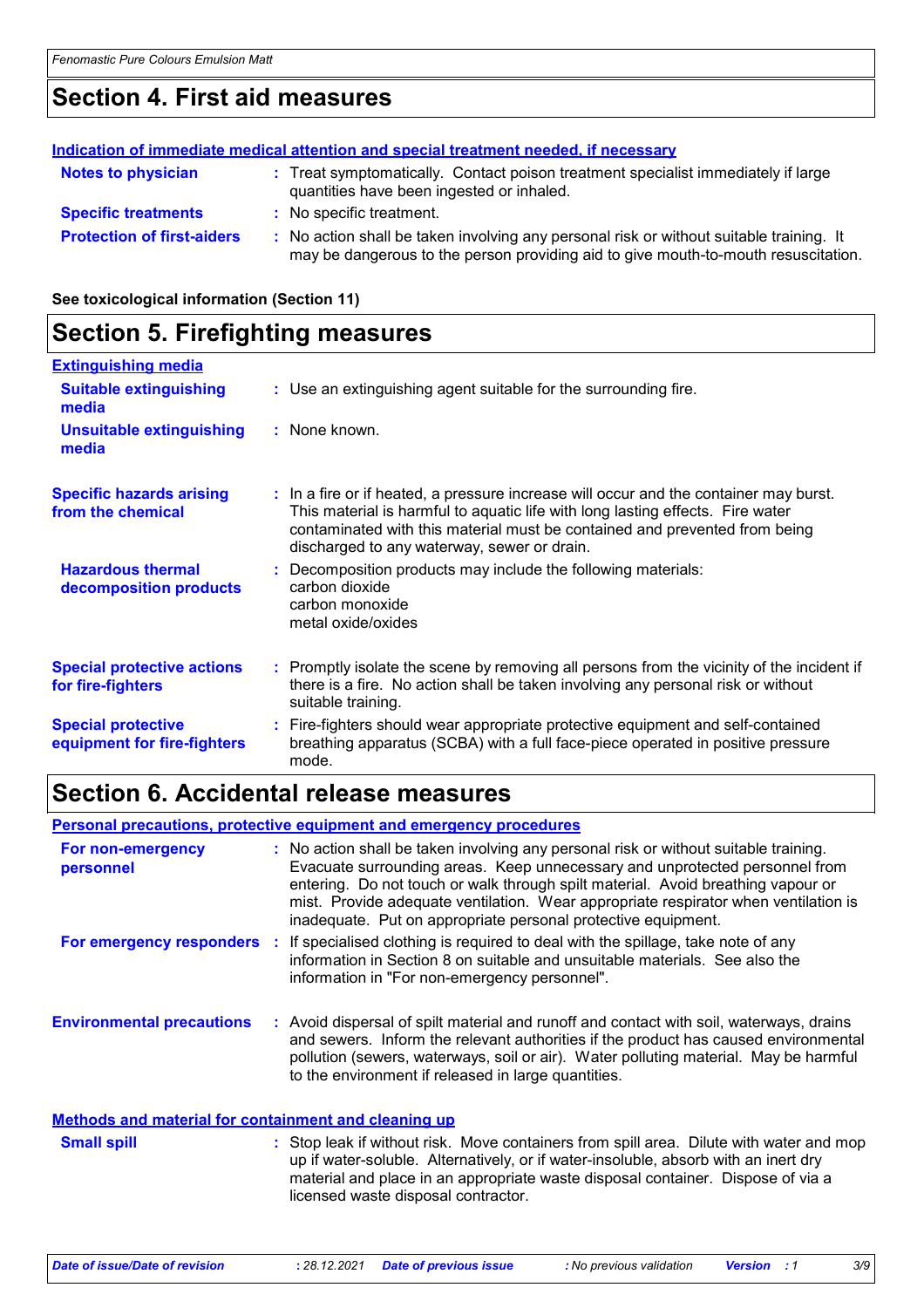# **Section 6. Accidental release measures**

| <b>Large spill</b> | : Stop leak if without risk. Move containers from spill area. Approach the release<br>from upwind. Prevent entry into sewers, water courses, basements or confined<br>areas. Wash spillages into an effluent treatment plant or proceed as follows.<br>Contain and collect spillage with non-combustible, absorbent material e.g. sand,<br>earth, vermiculite or diatomaceous earth and place in container for disposal |
|--------------------|-------------------------------------------------------------------------------------------------------------------------------------------------------------------------------------------------------------------------------------------------------------------------------------------------------------------------------------------------------------------------------------------------------------------------|
|                    | according to local regulations (see Section 13). Dispose of via a licensed waste<br>disposal contractor. Contaminated absorbent material may pose the same hazard                                                                                                                                                                                                                                                       |
|                    | as the spilt product. Note: see Section 1 for emergency contact information and                                                                                                                                                                                                                                                                                                                                         |
|                    | Section 13 for waste disposal.                                                                                                                                                                                                                                                                                                                                                                                          |

# **Section 7. Handling and storage**

| <b>Precautions for safe handling</b>                                             |                                                                                                                                                                                                                                                                                                                                                                                                                                                                                                                                                                                     |
|----------------------------------------------------------------------------------|-------------------------------------------------------------------------------------------------------------------------------------------------------------------------------------------------------------------------------------------------------------------------------------------------------------------------------------------------------------------------------------------------------------------------------------------------------------------------------------------------------------------------------------------------------------------------------------|
| <b>Protective measures</b>                                                       | : Put on appropriate personal protective equipment (see Section 8). Do not ingest.<br>Avoid contact with eyes, skin and clothing. Avoid breathing vapour or mist. Avoid<br>release to the environment. Keep in the original container or an approved<br>alternative made from a compatible material, kept tightly closed when not in use.<br>Empty containers retain product residue and can be hazardous. Do not reuse<br>container.                                                                                                                                               |
| <b>Advice on general</b><br>occupational hygiene                                 | : Eating, drinking and smoking should be prohibited in areas where this material is<br>handled, stored and processed. Workers should wash hands and face before<br>eating, drinking and smoking. Remove contaminated clothing and protective<br>equipment before entering eating areas. See also Section 8 for additional<br>information on hygiene measures.                                                                                                                                                                                                                       |
| <b>Conditions for safe storage,</b><br>including any<br><b>incompatibilities</b> | : Store in accordance with local regulations. Store in original container protected<br>from direct sunlight in a dry, cool and well-ventilated area, away from incompatible<br>materials (see Section 10) and food and drink. Keep container tightly closed and<br>sealed until ready for use. Containers that have been opened must be carefully<br>resealed and kept upright to prevent leakage. Do not store in unlabelled containers.<br>Use appropriate containment to avoid environmental contamination. See Section 10<br>for incompatible materials before handling or use. |

# **Section 8. Exposure controls/personal protection**

| <b>Control parameters</b>                         |                                                                                                                                                                                                                                                                                                                                                                                                   |
|---------------------------------------------------|---------------------------------------------------------------------------------------------------------------------------------------------------------------------------------------------------------------------------------------------------------------------------------------------------------------------------------------------------------------------------------------------------|
| <b>Occupational exposure limits</b>               |                                                                                                                                                                                                                                                                                                                                                                                                   |
| None.                                             |                                                                                                                                                                                                                                                                                                                                                                                                   |
| <b>Appropriate engineering</b><br><b>controls</b> | : Good general ventilation should be sufficient to control worker exposure to airborne<br>contaminants.                                                                                                                                                                                                                                                                                           |
| <b>Environmental exposure</b><br><b>controls</b>  | : Emissions from ventilation or work process equipment should be checked to ensure<br>they comply with the requirements of environmental protection legislation. In some<br>cases, fume scrubbers, filters or engineering modifications to the process<br>equipment will be necessary to reduce emissions to acceptable levels.                                                                   |
| <b>Individual protection measures</b>             |                                                                                                                                                                                                                                                                                                                                                                                                   |
| <b>Hygiene measures</b>                           | : Wash hands, forearms and face thoroughly after handling chemical products, before<br>eating, smoking and using the lavatory and at the end of the working period.<br>Appropriate techniques should be used to remove potentially contaminated clothing.<br>Wash contaminated clothing before reusing. Ensure that eyewash stations and<br>safety showers are close to the workstation location. |
| <b>Eye/face protection</b>                        | : Safety eyewear complying to EN 166 should be used when a risk assessment<br>indicates this is necessary to avoid exposure to liquid splashes, mists, gases or<br>dusts. If contact is possible, the following protection should be worn, unless the<br>assessment indicates a higher degree of protection: safety glasses with side-<br>shields.                                                |
| <b>Skin protection</b>                            |                                                                                                                                                                                                                                                                                                                                                                                                   |
| <b>Hand protection</b>                            |                                                                                                                                                                                                                                                                                                                                                                                                   |
| <b>Date of issue/Date of revision</b>             | : 28.12.2021<br>4/9<br><b>Date of previous issue</b><br>: No previous validation<br><b>Version</b> : 1                                                                                                                                                                                                                                                                                            |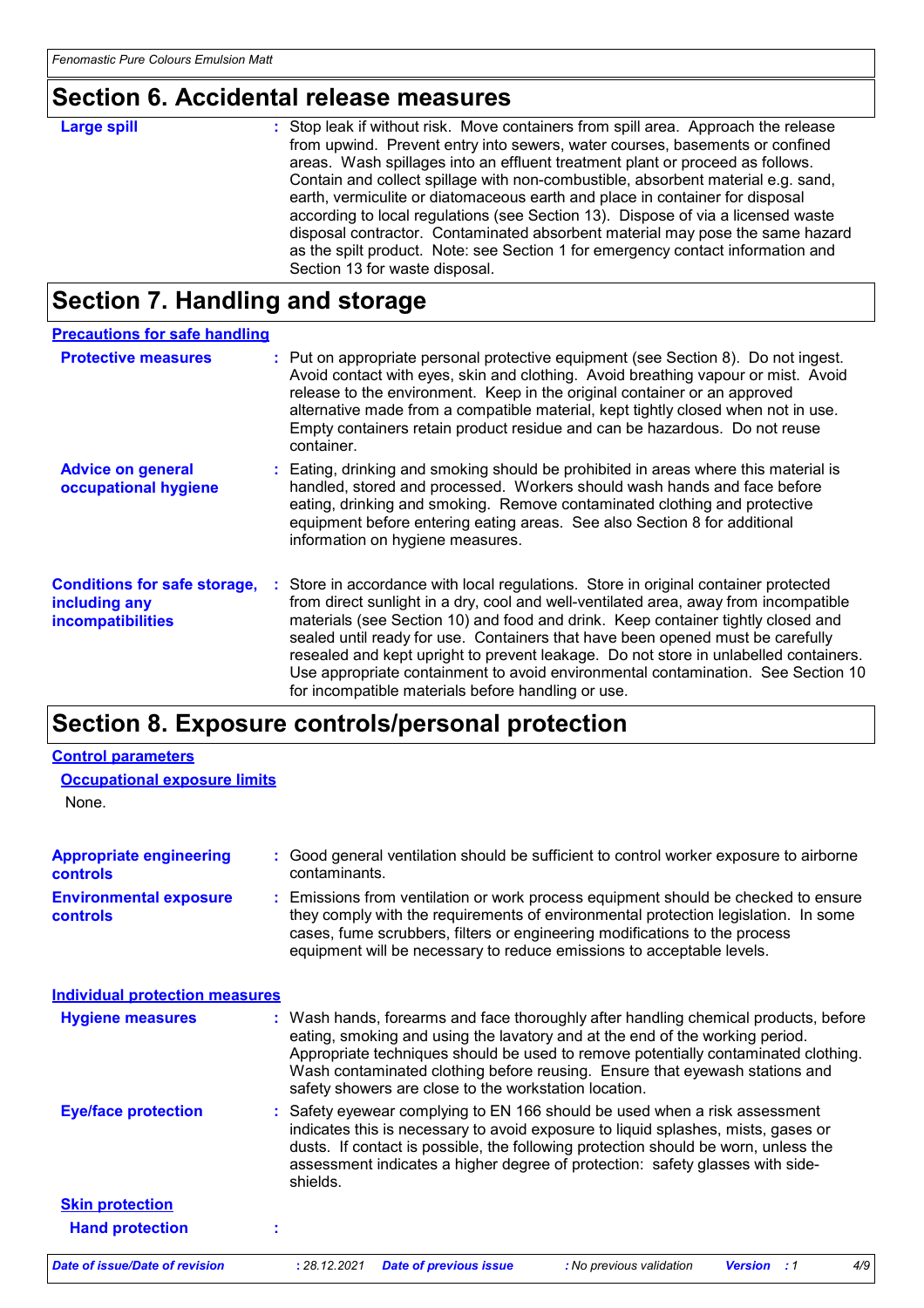# **Section 8. Exposure controls/personal protection**

|                               | There is no one glove material or combination of materials that will give unlimited                                                                                                                                                                  |
|-------------------------------|------------------------------------------------------------------------------------------------------------------------------------------------------------------------------------------------------------------------------------------------------|
|                               | resistance to any individual or combination of chemicals.                                                                                                                                                                                            |
|                               | The breakthrough time must be greater than the end use time of the product.                                                                                                                                                                          |
|                               | The instructions and information provided by the glove manufacturer on use,                                                                                                                                                                          |
|                               | storage, maintenance and replacement must be followed.                                                                                                                                                                                               |
|                               | Gloves should be replaced regularly and if there is any sign of damage to the glove<br>material.                                                                                                                                                     |
|                               | Always ensure that gloves are free from defects and that they are stored and used<br>correctly.                                                                                                                                                      |
|                               | The performance or effectiveness of the glove may be reduced by physical/chemical<br>damage and poor maintenance.                                                                                                                                    |
|                               | Barrier creams may help to protect the exposed areas of the skin but should not be<br>applied once exposure has occurred.                                                                                                                            |
|                               | Wear suitable gloves tested to EN374.<br>Recommended, gloves(breakthrough time) > 8 hours: PVC<br>May be used, gloves (breakthrough time) 4 - 8 hours: nitrile rubber, neoprene,<br>polyvinyl alcohol (PVA)                                          |
| <b>Body protection</b>        | : Personal protective equipment for the body should be selected based on the task<br>being performed and the risks involved and should be approved by a specialist<br>before handling this product.                                                  |
| <b>Other skin protection</b>  | : Appropriate footwear and any additional skin protection measures should be<br>selected based on the task being performed and the risks involved and should be<br>approved by a specialist before handling this product.                            |
| <b>Respiratory protection</b> | : If workers are exposed to concentrations above the exposure limit, they must use a<br>respirator according to EN 140. By spraying : particulate filter (FFP2 / N95). In<br>confined spaces, use compressed-air or fresh-air respiratory equipment. |

# **Section 9. Physical and chemical properties**

| <b>Appearance</b>                                 |                                                                            |
|---------------------------------------------------|----------------------------------------------------------------------------|
| <b>Physical state</b>                             | $:$ Liquid.                                                                |
| <b>Colour</b>                                     | : Various colours.                                                         |
| <b>Odour</b>                                      | : Characteristic.                                                          |
| <b>Odour threshold</b>                            | : Not applicable.                                                          |
| pH                                                | $\therefore$ 8 to 10                                                       |
| <b>Melting point</b>                              | : 0                                                                        |
| <b>Boiling point</b>                              | : Lowest known value: $100^{\circ}$ C (212 $^{\circ}$ F) (water).          |
| <b>Flash point</b>                                | : Closed cup: Not applicable.                                              |
| <b>Evaporation rate</b>                           | : 0.36 (water) compared with butyl acetate                                 |
| <b>Flammability (solid, gas)</b>                  | : Not applicable.                                                          |
| Lower and upper explosive<br>(flammable) limits   | : Not applicable.                                                          |
| <b>Vapour pressure</b>                            | : Highest known value: $3.2$ kPa (23.8 mm Hg) (at $20^{\circ}$ C) (water). |
| <b>Vapour density</b>                             | : Not available.                                                           |
| <b>Density</b>                                    | : 1.025 to 1.599 g/cm <sup>3</sup>                                         |
| <b>Solubility</b>                                 | : Easily soluble in the following materials: cold water and hot water.     |
| <b>Partition coefficient: n-</b><br>octanol/water | : Not available.                                                           |
| <b>Auto-ignition temperature</b>                  | : Not applicable.                                                          |
| <b>Decomposition temperature</b>                  | : Not available.                                                           |
| <b>Viscosity</b>                                  | : Kinematic (40°C): >0.205 cm <sup>2</sup> /s (>20.5 cSt)                  |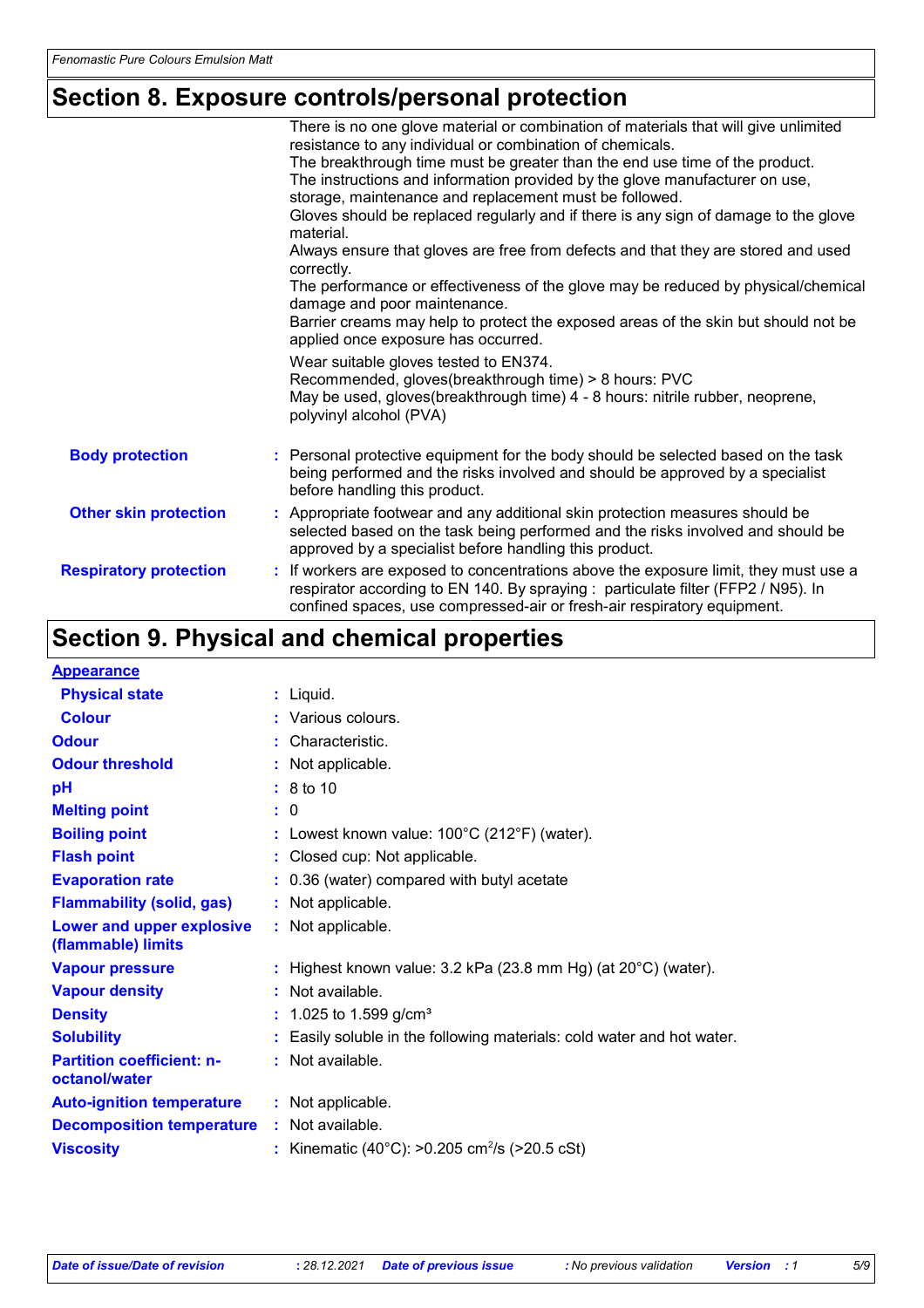# **Section 10. Stability and reactivity**

| <b>Reactivity</b>                            | : No specific test data related to reactivity available for this product or its ingredients.              |
|----------------------------------------------|-----------------------------------------------------------------------------------------------------------|
| <b>Chemical stability</b>                    | : The product is stable.                                                                                  |
| <b>Possibility of hazardous</b><br>reactions | : Under normal conditions of storage and use, hazardous reactions will not occur.                         |
| <b>Conditions to avoid</b>                   | : No specific data.                                                                                       |
| <b>Incompatible materials</b>                | : No specific data.                                                                                       |
| <b>Hazardous decomposition</b><br>products   | : Under normal conditions of storage and use, hazardous decomposition products<br>should not be produced. |

# **Section 11. Toxicological information**

## **Information on toxicological effects**

| <b>Acute toxicity</b>          |               |                |             |                 |  |
|--------------------------------|---------------|----------------|-------------|-----------------|--|
| <b>Product/ingredient name</b> | <b>Result</b> | <b>Species</b> | <b>Dose</b> | <b>Exposure</b> |  |
| $C(M)$ IT/MIT $(3:1)$          | LD50 Oral     | Rat            | 53 mg/kg    |                 |  |

## **Irritation/Corrosion**

| <b>Product/ingredient name</b>                   | <b>Besult</b>        | <b>Species</b>                       | <b>Score</b> | <b>Exposure</b> | <b>Observation</b> |
|--------------------------------------------------|----------------------|--------------------------------------|--------------|-----------------|--------------------|
| Alcohols, C16-18 and<br>C18-unsatd., ethoxylated | Skin - Mild irritant | l Mammal -<br>species<br>unspecified |              |                 |                    |

## **Sensitisation**

| <b>Product/ingredient name</b> | <b>Route of</b><br>exposure | <b>Species</b>                  | <b>Result</b> |
|--------------------------------|-----------------------------|---------------------------------|---------------|
| $C(M)$ IT/MIT $(3:1)$          | skin                        | Mammal - species<br>unspecified | Sensitising   |

## **Mutagenicity**

Not available.

## **Carcinogenicity**

Not available.

## **Reproductive toxicity**

Not available.

## **Teratogenicity**

Not available.

## **Specific target organ toxicity (single exposure)**

Not available.

## **Specific target organ toxicity (repeated exposure)**

Not available.

## **Aspiration hazard**

Not available.

## **Information on likely routes :** Not available.

**of exposure**

| <b>Potential acute health effects</b> |                                                     |
|---------------------------------------|-----------------------------------------------------|
| <b>Eye contact</b>                    | : No known significant effects or critical hazards. |
| <b>Inhalation</b>                     | : No known significant effects or critical hazards. |
| <b>Skin contact</b>                   | : No known significant effects or critical hazards. |
| <b>Ingestion</b>                      | : No known significant effects or critical hazards. |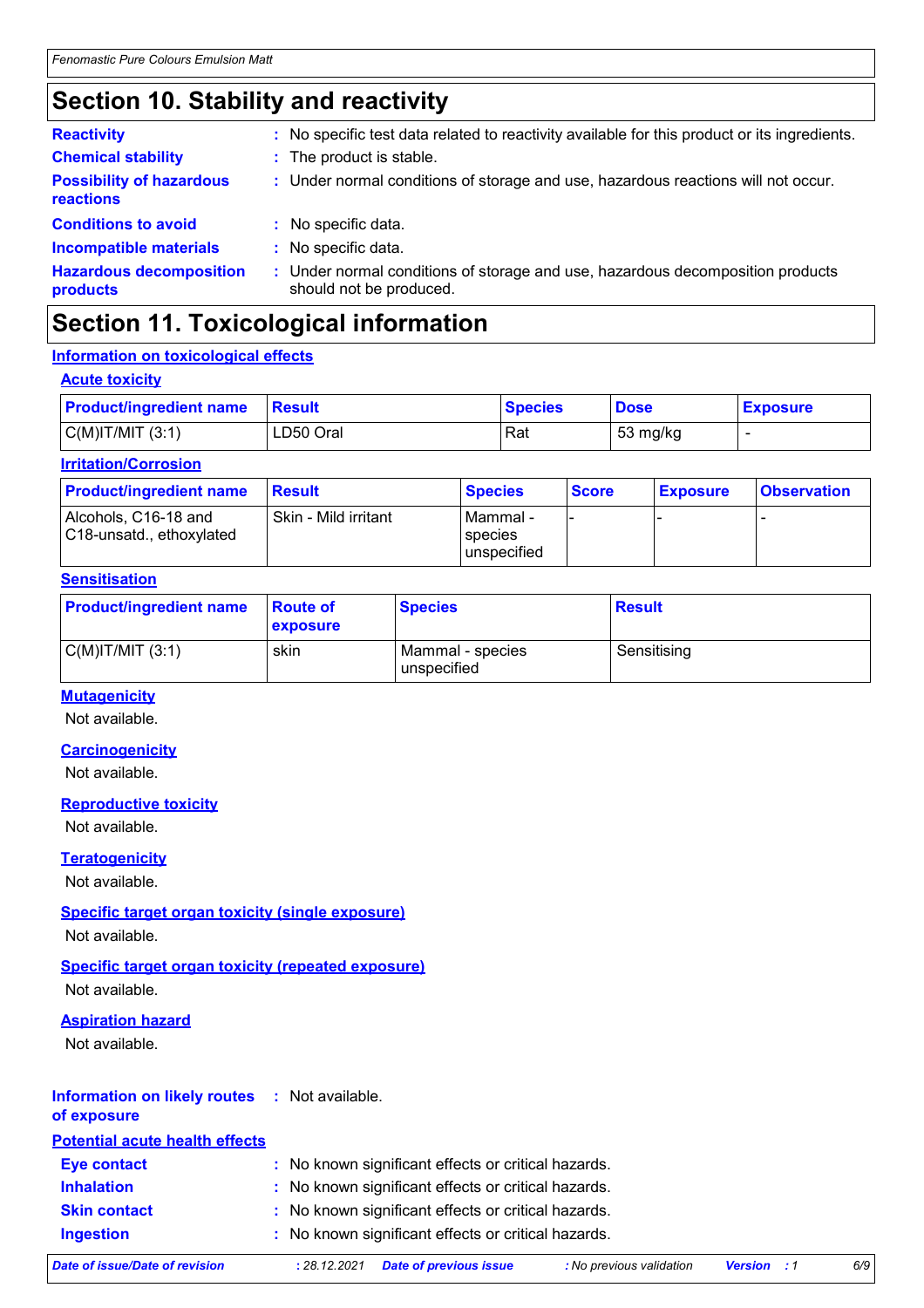# **Section 11. Toxicological information**

|                                                   | <b>Symptoms related to the physical, chemical and toxicological characteristics</b>        |
|---------------------------------------------------|--------------------------------------------------------------------------------------------|
| <b>Eye contact</b>                                | : No specific data.                                                                        |
| <b>Inhalation</b>                                 | : No specific data.                                                                        |
| <b>Skin contact</b>                               | : No specific data.                                                                        |
| <b>Ingestion</b>                                  | : No specific data.                                                                        |
|                                                   | Delayed and immediate effects as well as chronic effects from short and long-term exposure |
| <b>Short term exposure</b>                        |                                                                                            |
| <b>Potential immediate</b><br>effects             | : Not available.                                                                           |
| <b>Potential delayed effects : Not available.</b> |                                                                                            |
| <b>Long term exposure</b>                         |                                                                                            |
| <b>Potential immediate</b><br>effects             | $\therefore$ Not available.                                                                |
| <b>Potential delayed effects : Not available.</b> |                                                                                            |
| <b>Potential chronic health effects</b>           |                                                                                            |
| Not available.                                    |                                                                                            |
| <b>General</b>                                    | : No known significant effects or critical hazards.                                        |
| <b>Carcinogenicity</b>                            | No known significant effects or critical hazards.                                          |
| <b>Mutagenicity</b>                               | No known significant effects or critical hazards                                           |

| <u>      .</u>               |                                                     |
|------------------------------|-----------------------------------------------------|
| <b>Teratogenicity</b>        | : No known significant effects or critical hazards. |
| <b>Developmental effects</b> | : No known significant effects or critical hazards. |
| <b>Fertility effects</b>     | : No known significant effects or critical hazards. |
|                              |                                                     |

## **Numerical measures of toxicity**

**Acute toxicity estimates**

Not available.

# **Section 12. Ecological information**

## **Toxicity**

| <b>Product/ingredient name</b>                   | <b>Result</b>                                      | <b>Species</b>                                        | <b>Exposure</b>    |
|--------------------------------------------------|----------------------------------------------------|-------------------------------------------------------|--------------------|
| Alcohols, C16-18 and<br>C18-unsatd., ethoxylated | Acute LC50 1.3 mg/l                                | Fish                                                  | 96 hours           |
| $C(M)$ IT/MIT $(3:1)$                            | Acute EC50 0.048 mg/l                              | Algae - Pseudokirchneriella<br>subcapitata            | 72 hours           |
|                                                  | Acute EC50 0.0052 mg/l                             | Algae - Skeletonema costatum                          | 48 hours           |
|                                                  | Acute EC50 0.1 mg/l                                | Daphnia - Daphnia magna                               | 48 hours           |
|                                                  | Acute LC50 0.22 mg/l                               | Fish - Oncorhynchus mykiss                            | 96 hours           |
|                                                  | Acute NOEC 0.00064 mg/l                            | Algae - Skeletonema costatum                          | 48 hours           |
|                                                  | Chronic NOEC 0.0012 mg/l                           | Algae - Pseudokirchneriella<br>subcapitata            | 72 hours           |
|                                                  | Chronic NOEC 0.004 mg/l<br>Chronic NOEC 0.098 mg/l | Daphnia - Daphnia magna<br>Fish - Oncorhynchus mykiss | 21 days<br>28 days |

## **Persistence and degradability**

| $C(M)$ IT/MIT $(3:1)$<br>Not readily |  |
|--------------------------------------|--|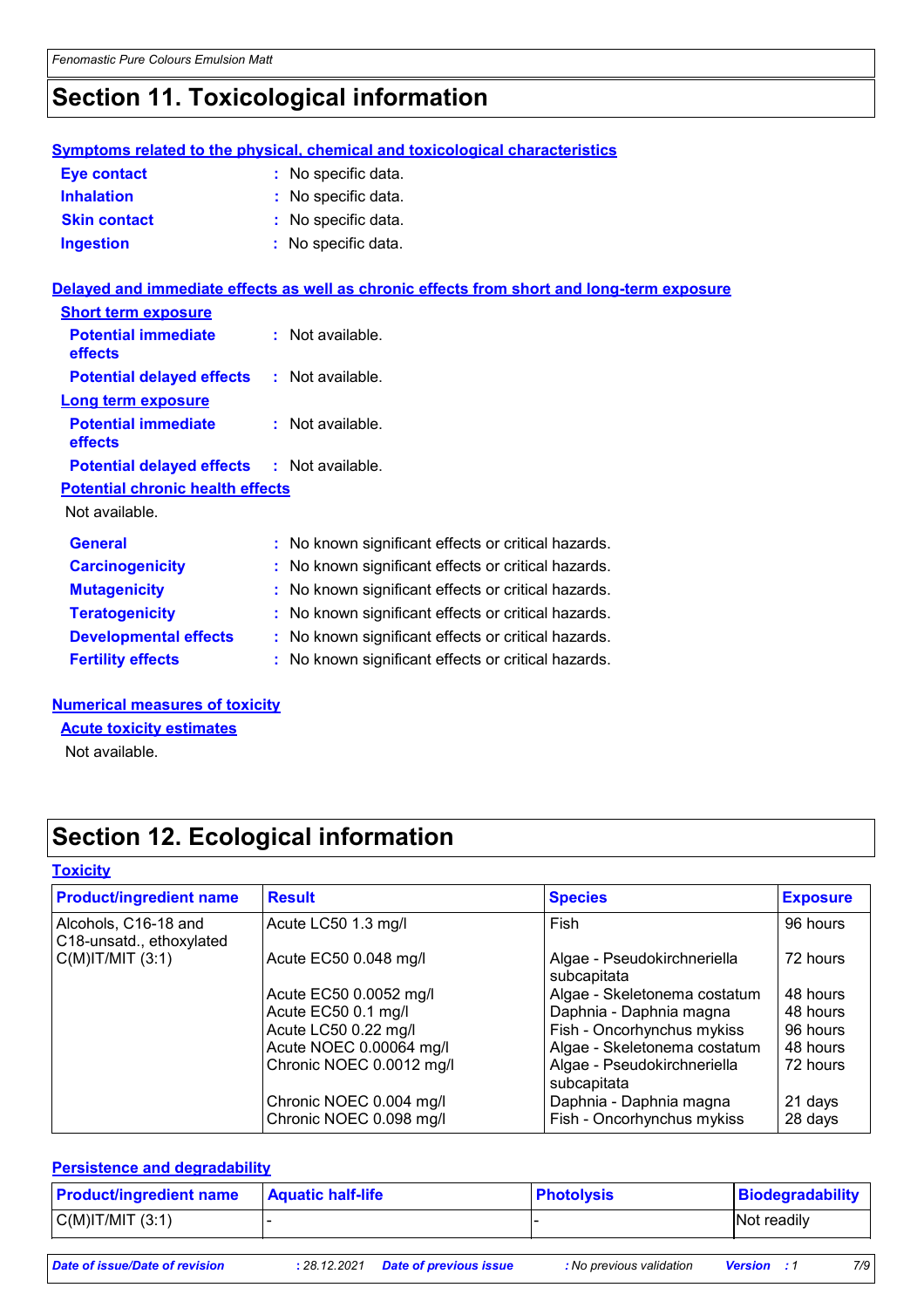# **Section 12. Ecological information**

## **Bioaccumulative potential**

| <b>Product/ingredient name</b>                   | <b>LogP</b> <sub>ow</sub> | <b>BCF</b> | <b>Potential</b> |
|--------------------------------------------------|---------------------------|------------|------------------|
| Alcohols, C16-18 and<br>C18-unsatd., ethoxylated | 4.2                       |            | high             |
| $C(M)$ IT/MIT $(3:1)$                            |                           | 3.16       | low              |

## **Mobility in soil**

**Soil/water partition coefficient (KOC) :** Not available.

**Other adverse effects :** No known significant effects or critical hazards.

# **Section 13. Disposal considerations**

The generation of waste should be avoided or minimised wherever possible. Disposal of this product, solutions and any by-products should at all times comply with the requirements of environmental protection and waste disposal legislation and any regional local authority requirements. Dispose of surplus and nonrecyclable products via a licensed waste disposal contractor. Waste should not be disposed of untreated to the sewer unless fully compliant with the requirements of all authorities with jurisdiction. Waste packaging should be recycled. Incineration or landfill should only be considered when recycling is not feasible. This material and its container must be disposed of in a safe way. Care should be taken when handling emptied containers that have not been cleaned or rinsed out. Empty containers or liners may retain some product residues. Avoid dispersal of spilt material and runoff and contact with soil, waterways, drains and sewers. **Disposal methods :**

# **Section 14. Transport information**

|                                      | <b>ADR/RID</b> | <b>IMDG</b>    | <b>IATA</b>    |
|--------------------------------------|----------------|----------------|----------------|
| <b>UN number</b>                     | Not regulated. | Not regulated. | Not regulated. |
| <b>UN proper</b><br>shipping name    | $\blacksquare$ |                |                |
| <b>Transport hazard</b><br>class(es) | $\blacksquare$ | ۰              | -              |
| <b>Packing group</b>                 | $\blacksquare$ | $\blacksquare$ | ۰              |
| <b>Environmental</b><br>hazards      | No.            | No.            | No.            |
| <b>Additional</b><br>information     | ۰              | ۰              | $\blacksquare$ |

**Special precautions for user Transport within user's premises:** always transport in closed containers that are **:** upright and secure. Ensure that persons transporting the product know what to do in the event of an accident or spillage.

**Transport in bulk according :** Not available. **to IMO instruments**